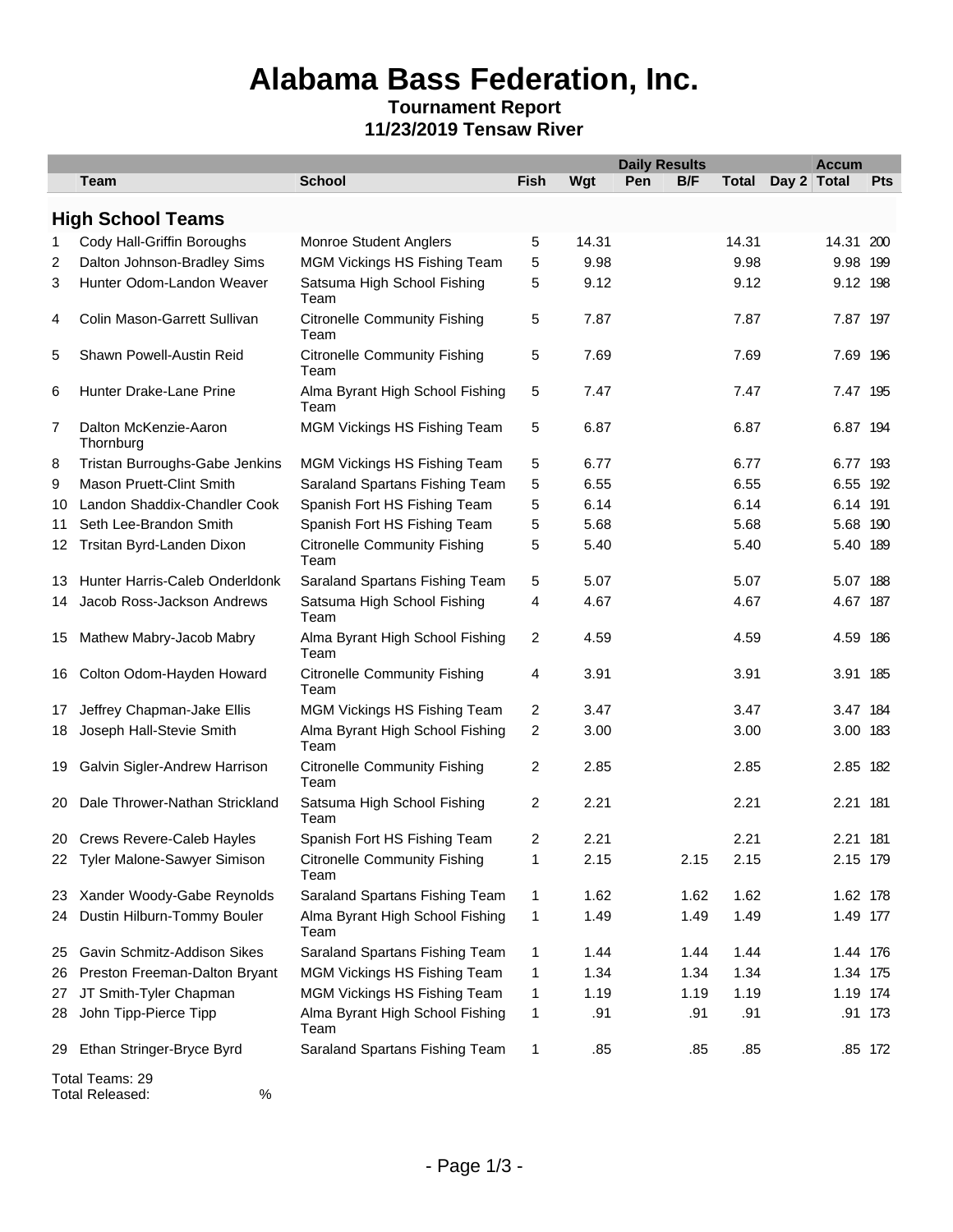## **Alabama Bass Federation, Inc. Tournament Report 11/23/2019 Tensaw River**

|    |                                            |                                         |      |     | <b>Daily Results</b> |     |       |             | <b>Accum</b>  |            |
|----|--------------------------------------------|-----------------------------------------|------|-----|----------------------|-----|-------|-------------|---------------|------------|
|    | Team                                       | <b>School</b>                           | Fish | Wgt | Pen                  | B/F | Total | Day 2 Total |               | <b>Pts</b> |
| 30 | Jordynne Williams-Preston<br>Williams      | Alma Byrant High School Fishing<br>Team |      | .00 |                      |     | .00   |             | .00           | -50        |
| 30 | Bret Warren-Mason Waltman                  | MGM Vickings HS Fishing Team            |      | .00 |                      |     | .00   |             | $.00\quad 50$ |            |
| 30 | Dylan Mullenax-Matthew Baria               | MGM Vickings HS Fishing Team            |      | .00 |                      |     | .00   |             | $.00\quad 50$ |            |
| 30 | Breanna Lee-Andrew Tart                    | <b>MGM Vickings HS Fishing Team</b>     |      | .00 |                      |     | .00   |             | .00           | -50        |
| 30 | Nicholas Foster-Ben Noreager               | <b>Spring Valley Anglers</b>            |      | .00 |                      |     | .00   |             | $.00\ 50$     |            |
| 30 | Spencer Solomon-Austin<br>McLendon         | Saraland Spartans Fishing Team          |      | .00 |                      |     | .00   |             | $.00\quad 50$ |            |
|    | 30 C T Englebert-Kline Smith               | Saraland Spartans Fishing Team          |      | .00 |                      |     | .00   |             | $.00\quad 50$ |            |
| 30 | Jax Phelps-Trace Barnett                   | Helena Bass Club                        |      | .00 |                      |     | .00   |             | $.00\quad50$  |            |
| 30 | Mason Christopher-Chance<br><b>Madaris</b> | <b>MGM Vickings HS Fishing Team</b>     |      | .00 |                      |     | .00   |             | .00           | -50        |
| 30 | Jordan Witherington-Andrew<br>Williams     | <b>Monroe Student Anglers</b>           |      | .00 |                      |     | .00   |             | .00           | 50         |
| 30 | Waite- Sanderson                           | Saraland Spartans Fishing Team          |      | .00 |                      |     | .00   |             | $.00\ 50$     |            |
|    | Total Teams: 40                            |                                         |      |     |                      |     |       |             |               |            |

Total Released: %